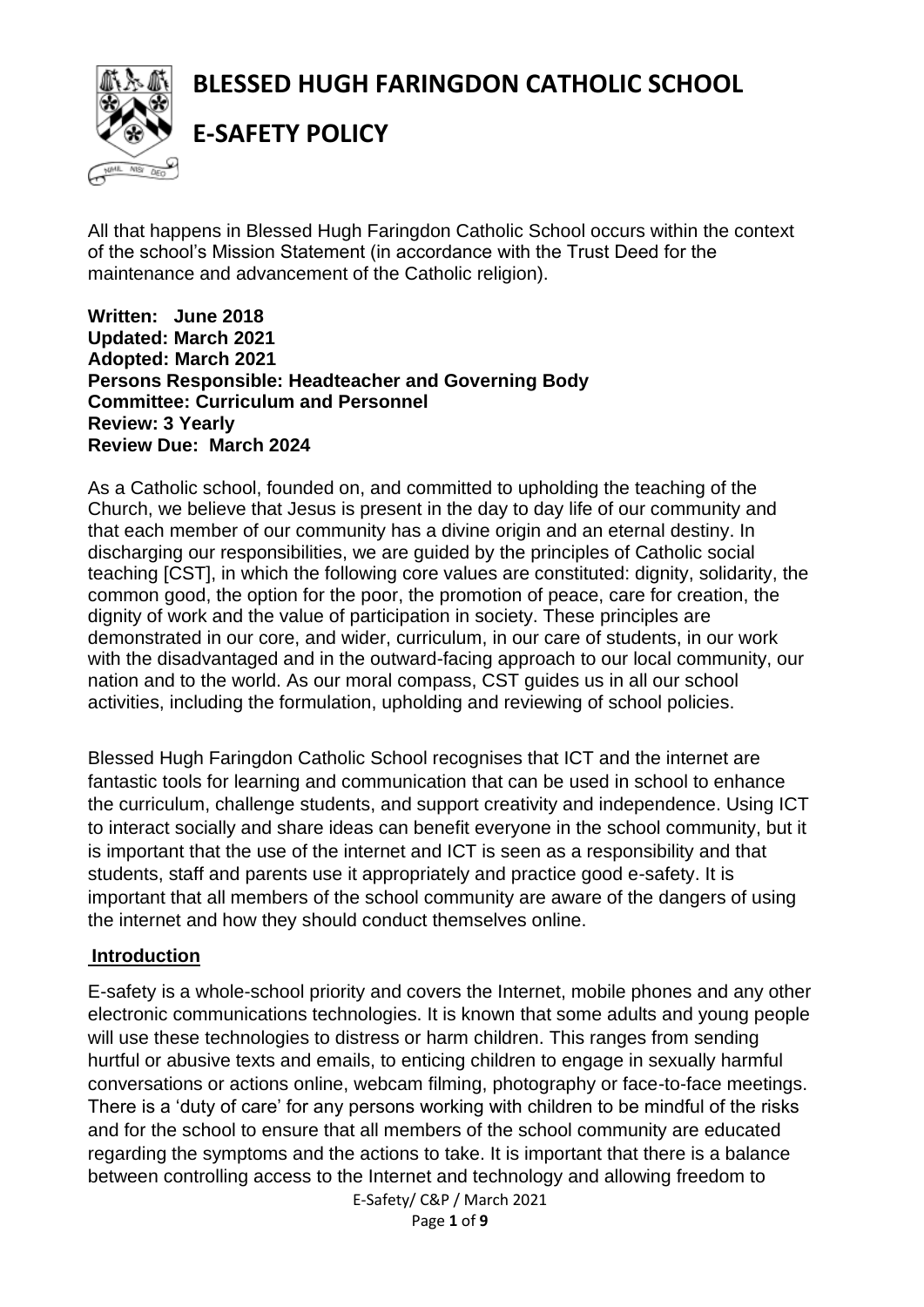explore and use these tools to their full positive potential. This policy aims to provide guidance for ICT activity in school providing a good understanding of its appropriate use as a point of reference for conduct on-line within and outside school.

Cyber-bullying is serious and is managed through our behaviour and safeguarding procedures. There is specific reference to cyber-bullying in our Anti-bullying Policy.

**Roles and Responsibility** The following section outlines the e-safety roles and responsibilities of individuals and groups within the school.

Key responsibility lies with the: • Headmaster • Designated Safeguarding Lead (DSL) • Key Stage 3 Deputy Designated Safeguarding Lead (DDSL) • Key Stage 4/5 Deputy Designated Safeguarding Lead (DDSL) • Designated Safeguarding Member of the Governing Body.

#### **Governors**

Governors are responsible for the approval of the E-Safety Policy and for reviewing the effectiveness of the policy. Governors receive regular up-dates via the link Governor, DSL and the Safeguarding section of the Headteachers' Report to Governors. Governors are invited to participate in e-safety training as and where appropriate to their role. This may be offered face to face or on-line.

#### **Senior Leaders**

The Headmaster has a duty of care for ensuring the safety (including e-safety) of members of the school community; The DSL ensures all staff are aware of the procedures to be followed, in the event of an e-safety incident taking place, monitors the work of the DDSLs to address student issues of misuse of technology and ensures school processes are being followed. Daily alerts from Securus (Internet Security Software) are monitored by the DSL and acted upon by the DDSLs. Evidence of misuse of personal technological equipment is also investigated and acted upon. Secure records are kept. Senior Leaders are aware of the procedures to be followed in the event of an e-safety allegation being made against a member of staff.

# **Deputy Designated Safeguarding Leads**

To take day to day responsibility for acting upon e-safety issues and maintaining records;

- Liaise with the Local Authority;
- Liaise with school's Network team;
- Report regularly to the DSL.

# **Network Manager**

The Network Manager is responsible for ensuring that:

- the school's technological infrastructure is secure and is not open to misuse or malicious attack;
- the school meets required safety technical requirements and any Local Authority E-Safety Guidance that may apply.
- users may only access the networks and devices through a properly enforced password protection policy; the filtering policy is applied;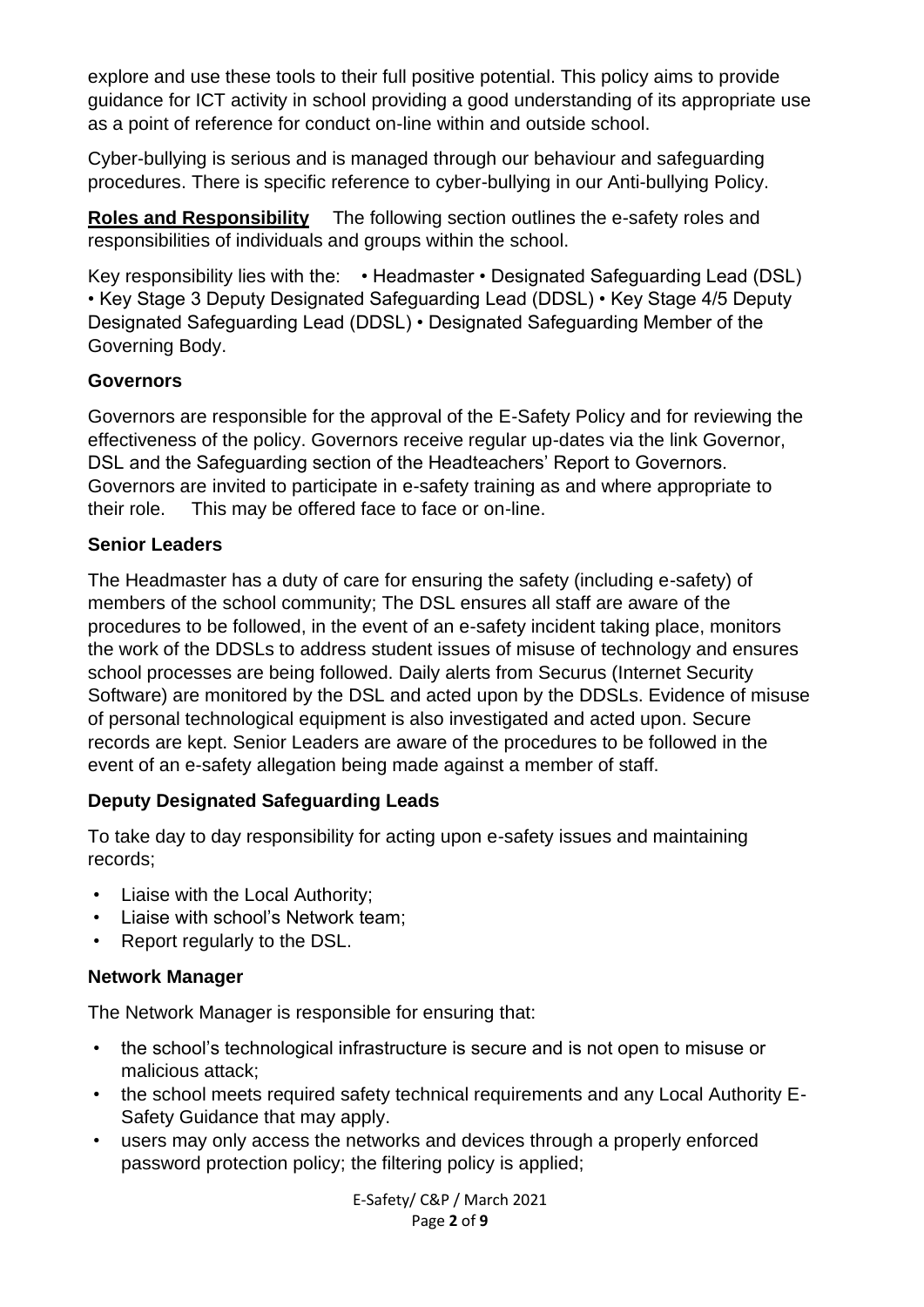- they keep up to date with e-safety technical information in order to effectively carry out their e-safety role and to inform and update others as relevant;
- the use of the network / Internet / Virtual Learning Environment / remote access / email is regularly monitored in order that any misuse or attempted misuse can be reported to the Headmaster, DSL/DDSLs;
- monitoring software / systems are implemented and updated as agreed with the Headteacher.

# **Teaching and Support Staff**

Teaching and support staff are responsible for ensuring that they have an up to date awareness of e-safety matters and the current school e-safety policy and practices;

- as a new member of staff, they have read, understood and signed the Staff Acceptable Use Agreement (AUA). Records are kept by our HR Officer;
- they report any suspected misuse or problem to the appropriate member of the safeguarding team for investigation / action / sanction;
- all digital communications with students / parents / carers are at a professional level and via the school system only;
- e-safety considerations are embedded in all aspects of the curriculum and other activities where appropriate;
- students understand and follow the e-safety and Acceptable Use Agreements and that parents/carers have confirmed this understanding;
- students have a good understanding of appropriate research skills and the need to avoid plagiarism and uphold copyright regulations;
- they monitor the use of digital technologies, mobile devices, cameras etc. in lessons and other school activities and implement current policies regarding these devices;
- where Internet use is pre-planned, for lessons, students are guided to sites that have been checked as suitable and that the Network Team is advised of any unsuitable material that is found in Internet searches such that access to it can be blocked.

#### Students:

- are responsible for using the school digital technology systems in accordance with the Student Acceptable Use Agreement;
- must have a good understanding of research skills and the need to avoid plagiarism and uphold copyright regulations and take advice where unclear;
- must understand the importance of reporting abuse, misuse or access to inappropriate materials and know how to do so;
- are expected to know and understand policies on the use of mobile devices and digital cameras:
- are expected to know and understand policies on the taking / use of images and on cyberbullying. Students using any technology to make, or attempt to make, covert audio or visual recordings of other students, staff or visitors will be in serious breach of the behaviour policy. This constitutes a gross invasion of privacy as well as a misuse of technology.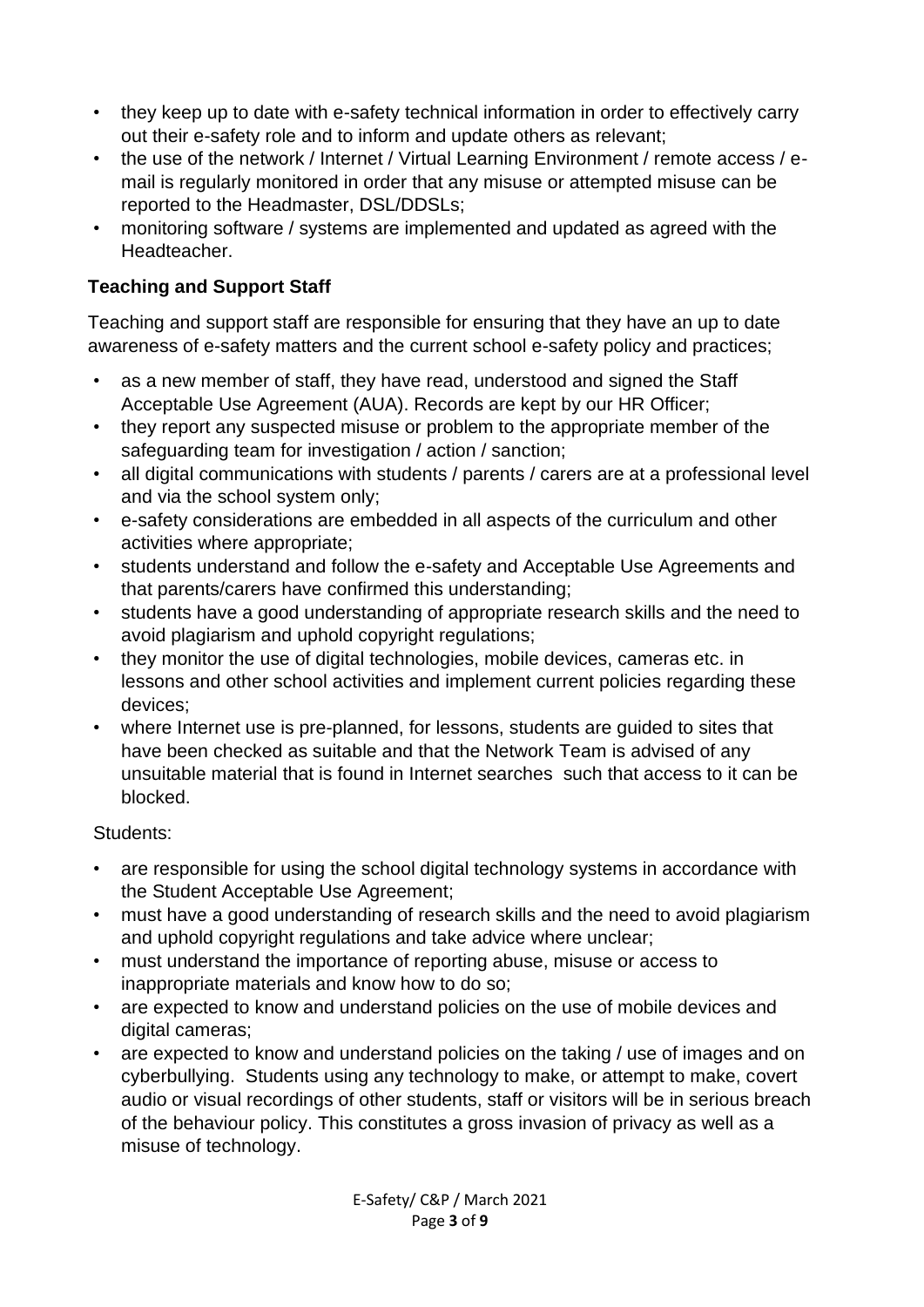- should understand the importance of adopting good e-safety practice when using digital technologies out of school and realise that the school's E-Safety Policy covers their actions out of school, if related to their membership of the school
- Staff are required to read the E-safety Policy and digitally sign to confirm.

**Parents/Carers** Parents/Carers play a crucial role in ensuring that their children understand the need to use the Internet / mobile devices in an appropriate way.

Parents/carers must sign the Student Acceptable Use Agreement on an annual basis having ensured their child understands its requirements.

The school ensures that any updates are conveyed via Heads-Up and the school website as appropriate.

# **Evaluating Internet Content**

It is important that students learn how to evaluate Internet content for accuracy and intent. This is approached by the school as part of digital literacy where computers are used to support learning in lessons. It is expected that students are taught:

- to be critically aware of materials they read, and shown how to validate information before accepting it as accurate;
- to use age-appropriate tools to search for information online;
- to acknowledge the source of information used and to respect copyright. Plagiarism is against the law and the school will take any intentional acts of plagiarism very seriously. If a piece of coursework is found to be plagiarised, the student risks being prohibited from completing the relevant external examination. The school takes steps to filter Internet content to ensure that it is appropriate to the age and maturity of students. If staff or students discover unsuitable sites, then the URL must be reported to the Network Manager. Any material found, by members of the school community, that is believed to be unlawful is reported to the appropriate agencies via the safeguarding team. Regular software and broadband checks take place to ensure that filtering services are working effectively.

#### **Managing Information Systems**

The school is responsible for reviewing and managing the security of computers and Internet networks and takes the commitment to protect school and personal data seriously. This means protecting the school network, as far as is practicable, against viruses, hackers and other external security threats. The security of the school information systems and their users is subject to regular review and virus protection software updated accordingly. Steps taken to secure our computer systems include:

- ensuring that all personal data sent over the Internet or taken off site is encrypted;
- making sure that unapproved software is not downloaded to any school computers;
- regular checking of files, held on the school network, for viruses:
- the use of user logins and passwords to access the school network;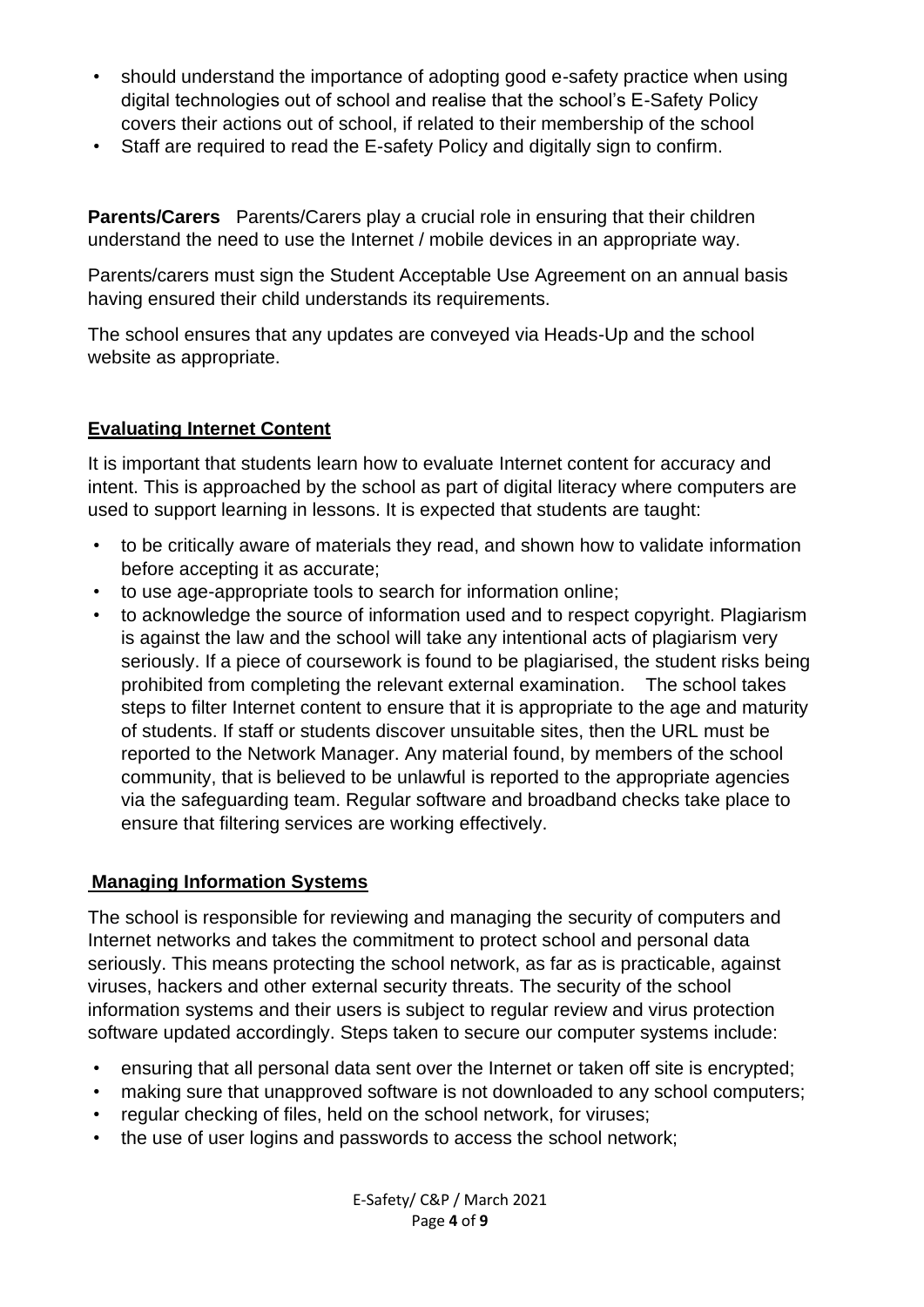- Tablet computers used by teaching and support staff off-site are password protected;
- Other Portable media containing school data or programmes will not be taken offsite without specific permission from a member of the senior leadership team.

More information on protecting personal data can be found in the current Data Protection Policy.

#### **Published Content and the School Website**

The school website is considered a useful tool for communicating our school ethos and practice to the wider community. It is also a valuable resource for parents/carers, students, and staff for keeping up to date with school news and events, celebrating whole-school achievements and personal achievements, and promoting school projects. The website is in the public domain and can be viewed by anyone online. Any information published on the website will be carefully considered in terms of safety for the school community, copyrights and privacy policies. No personal information on staff or students will be published and data contained for internal use is password protected with limited access. Policy and guidance on safe use of student's photographs and work Photographs and student's work bring our school to life, showcase our student's talents, and add interest to publications that represent the school both online and in print. However, the school acknowledges the importance of safety precautions to prevent the misuse of such material. We believe that celebrating the achievement of children in school is an important part of their learning experience and personal development. Taking photographs and videos of students for internal display and displaying student work for educational use enables us to celebrate individual and group successes as a school community. However, we would also like to use photographs and videos of the school and its students externally for promotional purposes (in the public domain) and in order to promote the good educational practice of the school. In accordance with the Data Protection Act and our Data Protection Policy we will do this, only, with parent/carer consent. On admission to the school parents/carers will be asked to "opt out" of allowing the use of images of their child in the following ways:

- all school publications:
- on the school website:
- in newspapers as allowed by the school; in videos made by the school or in class for school projects.

# **Using photographs of individual children**

Most people who take or view photographs or videos of children do so for entirely innocent, understandable and acceptable reasons. Sadly, in some cases, the intention is abuse. Thus, safeguards are in place. It is important that published images do not identify students or put them at risk of being identified. Only images created by or for the school will be used in public and children may not be approached or photographed while in school or engaged in school activities without the school's permission. The school follows good practice principles on the use of photographs of individual children:

- A list of students whose parent/carer has not given permission is maintained on file.
- Electronic and paper images are stored securely.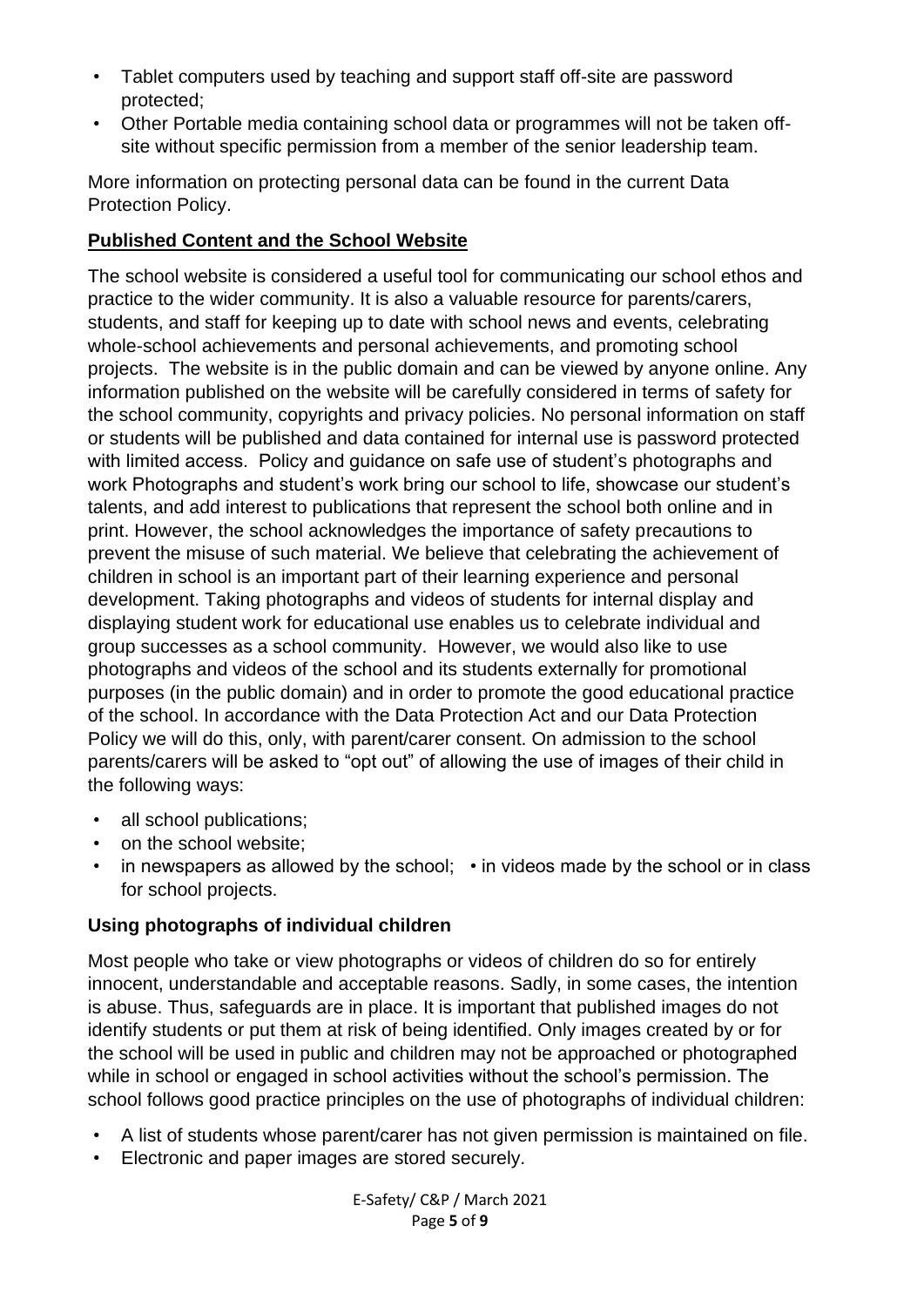- Images are carefully chosen to ensure that they do not pose a risk of misuse. This includes ensuring that students are appropriately dressed. Photographs of activities which may pose a greater risk of potential misuse will not be used. • For public documents, including in newspapers, full names will not be published alongside images of the child. Groups may be referred to collectively by year group or tutor group.
- Events recorded by family members, of the students, such as school plays or sports days must be used for personal use only.
- Students are encouraged to tell a member staff if they are concerned or uncomfortable with any photographs that are taken of them or they are being asked to participate in.
- Any photographers that are commissioned by the school will be fully briefed on appropriateness in terms of content and behaviour, will always wear identification, and will not have unsupervised access to the students.

For more information on safeguarding in school please refer to our Safeguarding Policy.

# **Complaints regarding misuse of photographs or video:**

Parents should follow the standard school complaints procedure if they have a concern or complaint regarding the misuse of school photographs.

# **Social networking, social media and personal publishing**

Social media sites have many benefits for both personal use and professional learning; however, both staff and students should be aware of the potential dangers. Personal publishing tools including blogs, wikis, social networking sites, bulletin boards, chat rooms and instant messaging programmes are amongst the most obvious sources of inappropriate postings and interactions leaving students vulnerable to being contacted by someone who intends harm. Via our PSHE Programme, tutor periods and assemblies we educate students so that they can make their own informed decisions and take responsibility for their conduct online. The school follows established rules on the use of social media and social networking sites in school:

- Students are educated on the dangers of social networking sites and how to use them in safe and productive ways. They are all made fully aware of the school's code of conduct regarding the use of ICT and technologies and behaviour online.
- The school has installed effective filters on the ICT system to block known inappropriate websites.
- Any accessible sites that are to be used in class must be risk-assessed by the teacher in charge prior to the lesson to ensure that the site is age-appropriate and safe for use.
- Official school blogs created by staff or students/year groups/school clubs as part of the school curriculum must be password-protected and run with the approval of the Headmaster and safeguarding team.
- Due care and attention is exercised in selecting photographs for our Twitter Feed.
- Students and staff are encouraged not to publish specific and detailed private thoughts, especially those that might be considered hurtful, harmful or defamatory. The school expects all staff and students to remember that they are representing the school, at all times, and must act appropriately.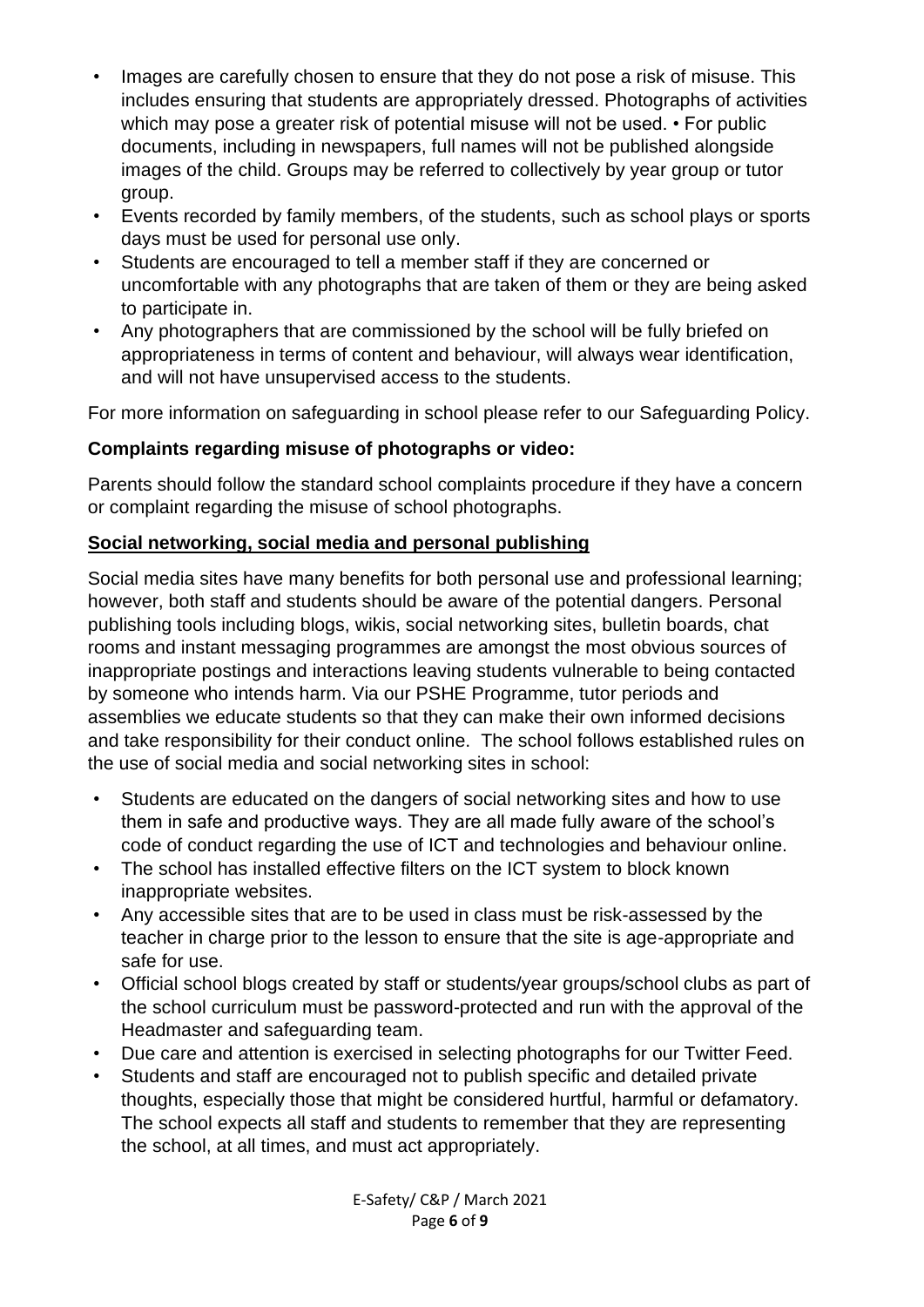- Completion of the Introduction to Safeguarding on-line course and the requirement to read the E-Safety Policy and all related policies, annually, and digitally sign to confirm they have done so ensures that all staff are aware of requirements.
- The use of any video or audio-conferencing applications is in line with the Remote Learning Policy and with due care for safeguarding. This includes remote lessons, meetings and Parents' Evenings. Where they are recorded it is with the knowledge of the participants.

# **Mobile Phones and Personal Devices**

While mobile phones and personal communication devices are commonplace today, their use and the responsibility for using them should not be taken lightly. Issues surrounding the possession of these devices include:

- an increased risk of cyberbullying;
- potential access to inappropriate Internet material;
- the risk of theft, loss or damage to the device;
- potential inappropriate use. For example, to take photos and record dialogue (unlawful).
- The school will confiscate mobile phones where students misuse them, their actions will be investigated, and the appropriate actions taken in line with our safeguarding procedures. Parents will be contacted. Responsibility: Blessed Hugh Faringdon Catholic School accepts no responsibility for theft, loss or damage relating to personal phones/devices other than those which have been handed into the school office for safekeeping.

# **Staff**

For safeguarding and data protection reasons, staff should not use their own personal devices to contact students or parents, either in or out of school time, unless in an absolute emergency. In such instances care should be taken to block personal phone numbers prior to making the call.

- Staff must limit the taking of photos or videos of students (for example on school trips), on personal devices, to internal use and respect the wishes of parents who have withdrawn permission for the school to photograph or video their child.
- The school expects staff to lead by example. Personal mobile phones should be switched off or on 'silent' during school hours.
- Any breach of school policy will be investigated and may result in disciplinary action against that member of staff.

**Cyberbullying: Our** Anti-Bullying Policy contains a very clear statement regarding cyberbullying, the seriousness the school places on any such behaviours and the process to follow. Please read this section of the Anti-bullying Policy for further guidance.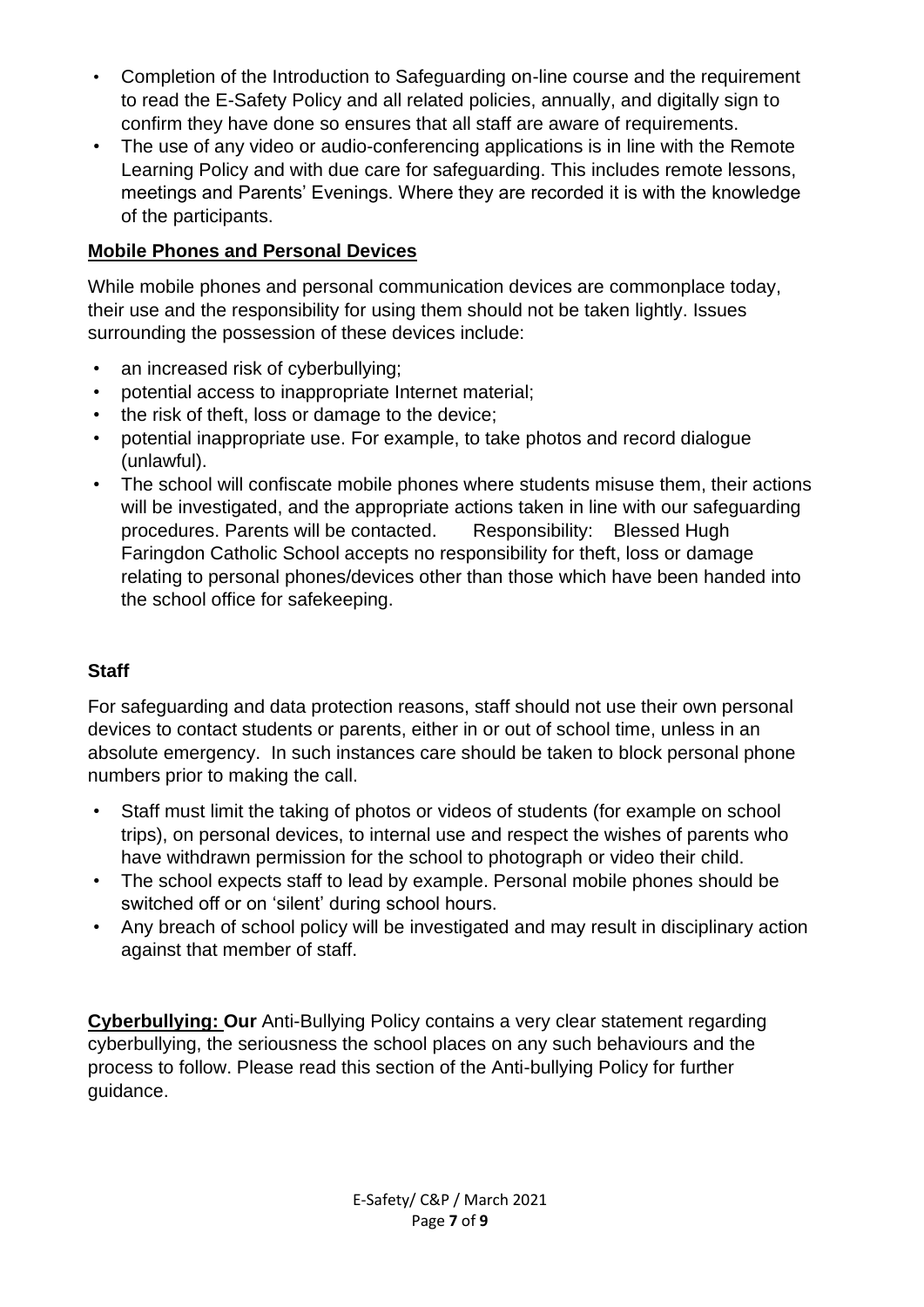**Managing Emerging Technologies:** Technology is progressing rapidly, and new technologies are constantly being developed. The school will risk-assess any new technologies, along with their educational benefits, before deciding how to proceed. Clear guidance will then be published in the form(s) appropriate to ensure that staff, students and parents/carers have a full and complete knowledge and understanding of our requirements and expectations.

**Protecting Personal Data:** We are fully compliant with the requirements of GDPR and the use and sharing of data is monitored carefully. There may be circumstances where the school is required either by law or in the best interests of our students or staff to pass information to external authorities, for example, our local authority, Ofsted, the police or Social Services. GDPR guidelines are followed in these circumstances. For more information please refer to the schools' current Data Protection Policy.

**Unsuitable / inappropriate activities**: Some Internet activity e.g. accessing child abuse images or disturbing racist material is illegal and is banned from school systems. Other activities e.g. cyber-bullying are banned and could lead to criminal prosecution. Below is a range of activities which may be legal but are inappropriate in a school context either due to their nature of because they are age inappropriate. These are monitored internally, by our network team, and via the daily Securus captures are not allowed in school and include the following:

- pornography;
- promotion of any kind of discrimination;
- threatening behaviour, including promotion of physical violence or mental harm;
- any other information which may be offensive to colleagues or breaches the integrity of the ethos of the school or brings the school into disrepute;
- using school systems to run a private business;
- using systems, applications, websites or other mechanisms that bypass the filtering or other safeguards employed by the school;
- infringing copyright;
- revealing or publicising confidential or proprietary information e.g. financial, personal information, data bases, computer / network access codes and passwords;
- creating or propagating computer viruses or other harmful files;
- on-line gaming both educational and non-educational;
- on-line gambling;
- use of social media without permission;
- use of messaging apps without permission;

**Responding to incidents of misuse:** It is essential that any incidents are dealt with, promptly and in the appropriate manner as indicated below. Incidents which are against the law. Such incidents are reported to the police.

It is expected that all members of the school community will be responsible users of digital technologies, who understand and follow school policy.

Staff are required to read and sign the Acceptable Use Form on arrival in the school. However, there may be times when infringements of the policy could take place, through careless irresponsible or deliberate misuse. All instances will be investigated, and the appropriate actions and monitoring ensured. Should the content being reviewed

> E-Safety/ C&P / March 2021 Page **8** of **9**